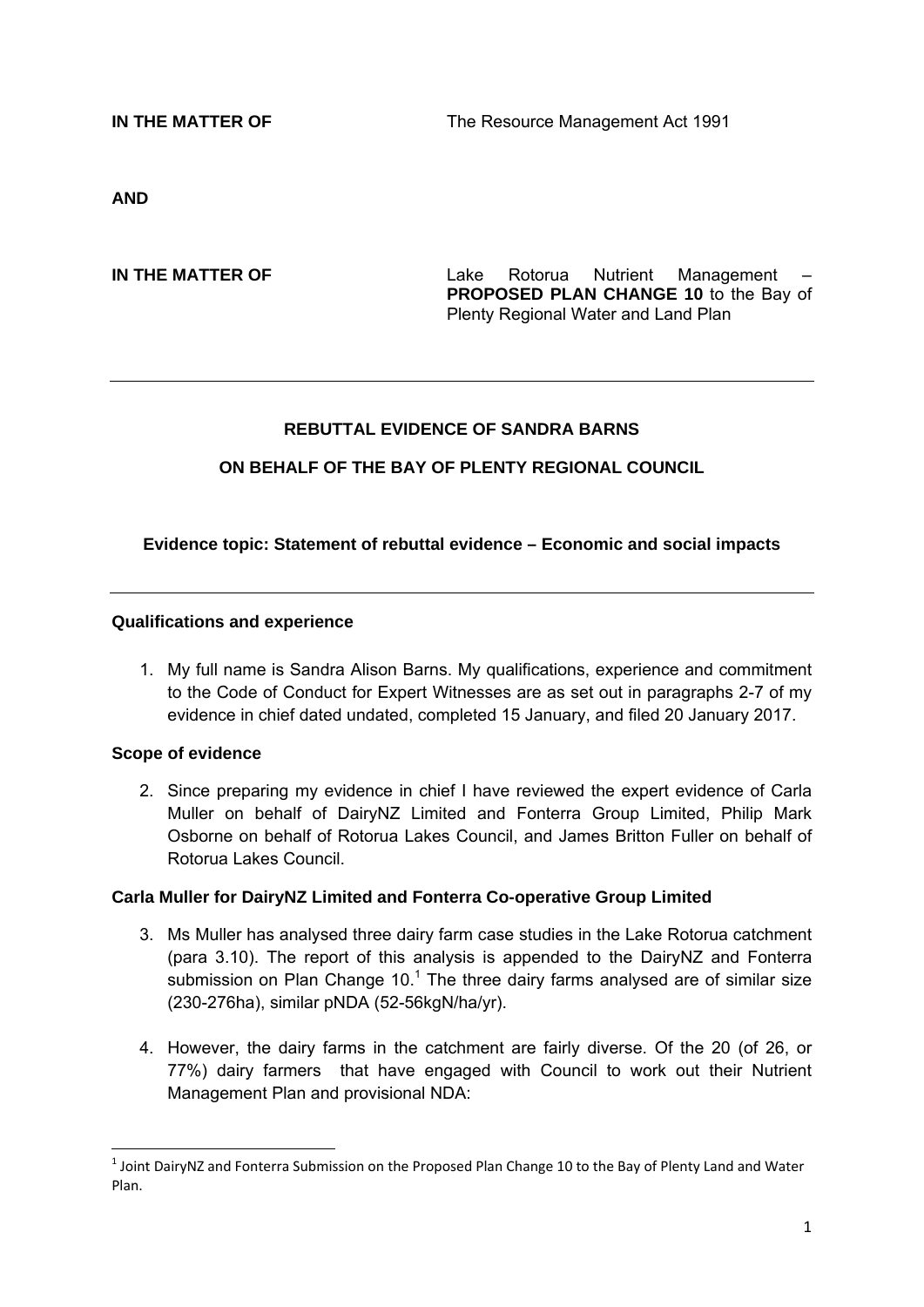- Farm sizes range from 28ha to 479ha, average 199ha, standard deviation 130ha.
- Benchmarks based on 2001-2004 farming activities range from 22kgN/ha/yr to 149kgN/ha/yr, average 88kgN/yr, standard deviation 28.3kgN/ha.
- Provisional NDAs range from 37kgN/ha/yr to 79kgN/ha/yr, with an average of 58kgN/ha/yr, standard deviation 12.8kgN/ha/yr.

Based on this sample, the three farms studies are larger than average, and close to average in terms of provisional NDA. This is a narrow area within the range of dairy farms. We aren't given information about where they sit in terms of dairy farm system, and the farm characteristics (e.g. soil type, rainfall). The results of this study should not be extrapolated to the catchment.

- 5. Of the three farms Ms Muller analysed, one is currently non-compliant. With nitrogen losses above its benchmark, and currently leaching 106kgN/ha/year, the noncompliant farm is substantially higher than most, if not all, other farms in the catchment. The cost of reduction for this farm from this level could reasonably be expected to be high. This farm is clearly not representative of farms in the catchment.
- 6. This leaves two compliant dairy farms of which we have partial information, with operating cost losses of 8% and 22% to achieve their provisional NDAs (para 4.3).
- 7. In the analysis of these farms the assumptions for each farm are that (a) the cows will have an annual \$10 gain in breeding worth each year, and (b) that a support block is added to the farm. It isn't clear why a support block is added. As a mitigation it is costly given the cost of run-offs, the opportunity cost of capital, and the comparative cost of grazing.
- 8. Of the 20 dairy farms that have engaged with Council to establish their Nutrient Management Plan and their provisional NDA, 17 are currently operating below their 2001-04 benchmark. If we assume that dairy farmers, as business people, are rational economic actors (see para 5.3, Muller evidence), then we must also assume that they are maximising profits. That is, the current reduction does not reduce profit. The range for current leaching is 23 to 952kgN/ha/yr, average 63kgN/ha/yr, standard deviation 20.8kgN/yr. Across the 20 farms this is a 29% average reduction.
- 9. The DairyNZ and Fonterra submission on Plan Change 9 (Appendix 1) also supports the profit maximising view of farmers, stating that the reductions in current leaching 'are due to high urea prices, moving away from forage crops due to variability and uncertainty in weather patterns, and small reductions in stocking rate together with slight increases in per cow production.'
- 10. While I acknowledge that many farms in the Lake Rotorua catchment will experience reductions in operating profit to meet their provisional NDA, the fact that 6 dairy farms are currently achieving their provisional NDA with nitrogen excesses is more aligned with the research that Mr Matheson (Perrin Ag) has done for the Stakeholder Advisory Group (StAG) and the Council. The resulting analysis revealed two of the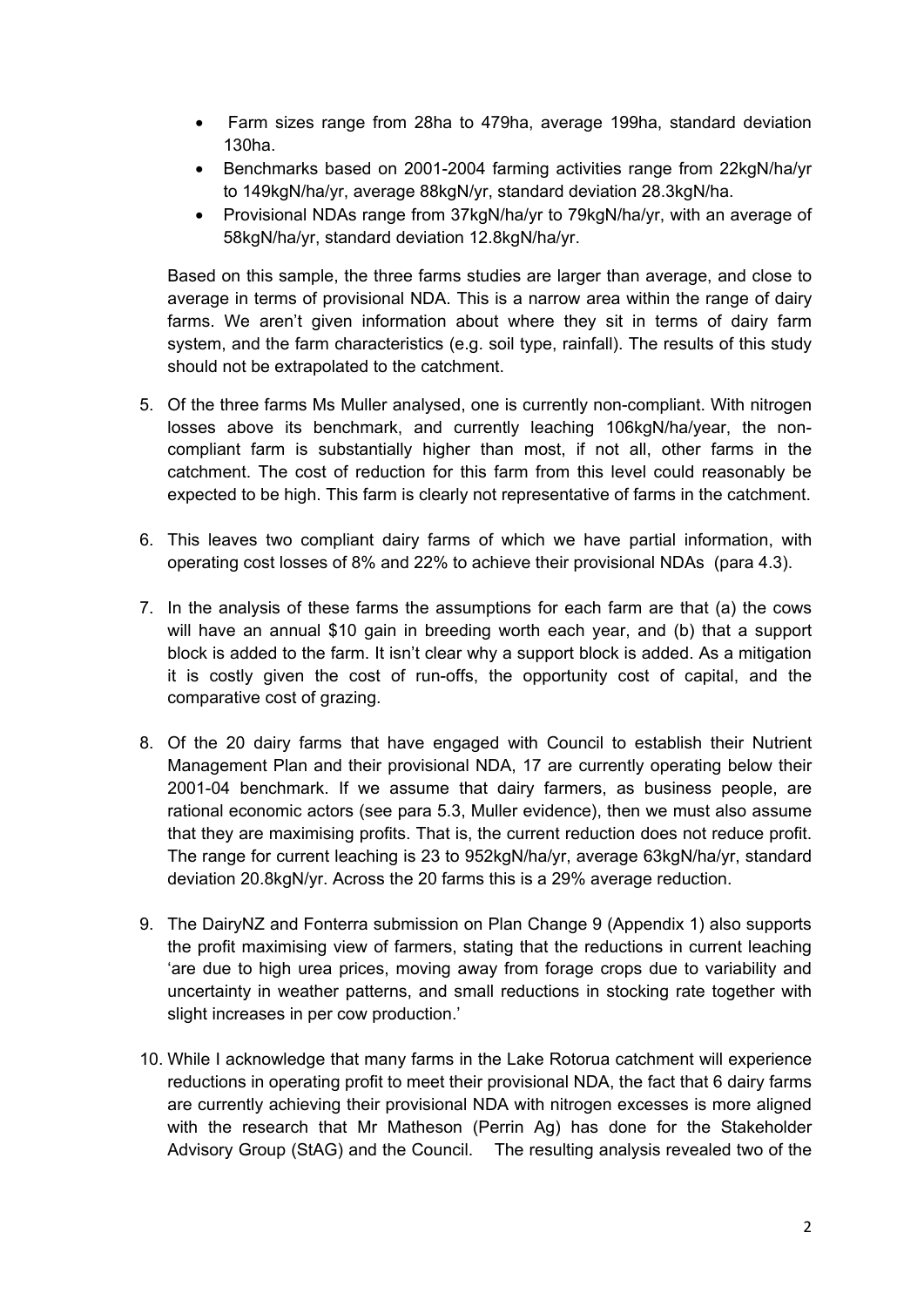six farms increasing operating profit while reducing nitrogen reductions (refer Mr Matheson evidence para 21).

- 11. I acknowledge Ms Muller's point (para 5.3) regarding the economic costs of farmer training and consultant advice to achieve the nitrogen reductions required. Council has set up the Advice and Support Fund to fund farmers working with farm advisors to build an OVERSEER file and develop a Nutrient Management Plan for their farm to take them through to their 2032 provisional NDA target. This funding also covers business support for farmers who find it particularly difficult to meet their provisional NDA. Where significant of-farm changes are made the Nutrient Management Plan may have to be reworked. This will be a cost to the farmer.
- 12. Ms Muller references the Dairy Statistics 2014 publication, which records a compounding 1.5% year-on-year increase in milk solids production per cow in the 20 years to 2012. In the same publication, in the 22 years to 2014, the year-on-year increase is >1.7%/annum (compounding) Over the same period the per hectare production of milk solids has increased 2.32% per annum (compounding). The total per hectare productivity gain for dairying over the 22 year period of 65.7%. Ms Muller's point that such a productivity gain will not offset the nitrogen reduction required may be correct.

## **Philip Mark Osborne Rotorua Lakes Council**

- 13. Mr Osborne refers to the economically inefficient land uses as an aspect of a grandparenting approach to allocation, compared to a natural capital allocation (para 35). Without commenting on the rightness or wrongness of this claim, there are many reasons why a landowner of good quality land might undertake the highest return land use. For the purposes of modelling we generally assume people in businesses are solely economic actors, but in real life we make decisions for a range of reasons that reflect our preferences. For example, dairy farming requires large financial investment, and lifestyle commitments such as daily milking. It therefore does not follow that allocating nitrogen to high class land will change the land use.
- 14. Mr Osborne refers to the cost for purchasing nitrogen as a deterrent for developing previously unutilised dairy farming land by creating a barrier to entry (para 42). This is not the only barrier to entry. There are many barriers to entry, such as those mentioned in para 13 (above).
- 15. Mr Osborne correctly points out (para 66) that the nitrogen allowance requirement creates a difference in the market price of land, which is related to the differential between allocations to different properties. This suggests that future landowners will pay a price for the property that reflects the allocation of nitrogen – a lower price for land with a low nitrogen allocation. It follows that the barrier to entry will be no greater than previously, it is now separated into a property price and a nitrogen allocation price.
- 16. In para 70 Mr Osborne refers to the impact of trading frictions, observing that if trading is more efficient under a natural capital allocation than under sector range allocation, then the direct economic impacts are relatively less, and natural capital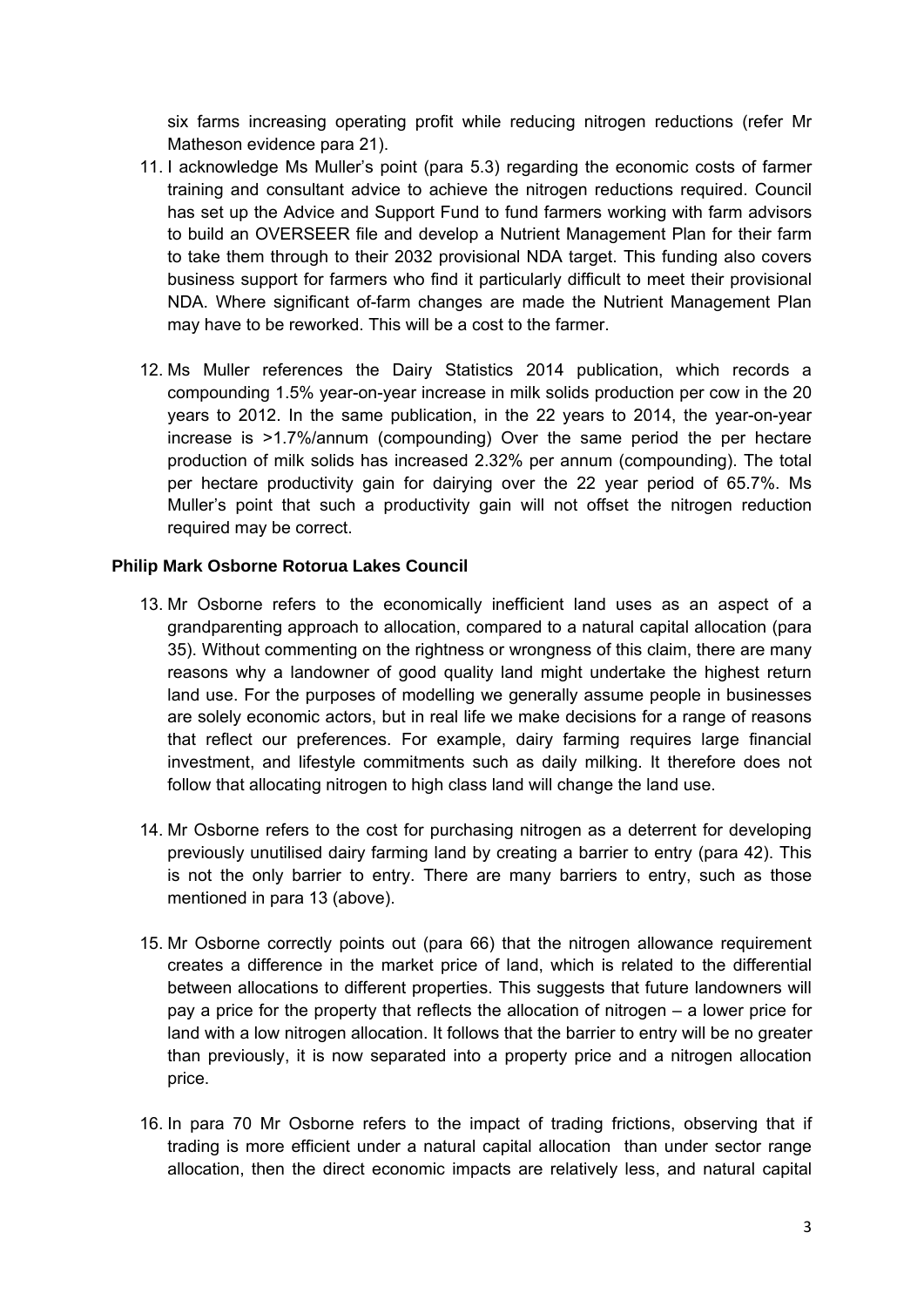becomes a better option. However, a natural capital allocation is based on long term sustainability of land use (see para 47, Mr Osborne's evidence). This suggests that trading would not occur. See for example the Market Economics research where 50% trading restriction reduces the Rotorua economy by \$8.3m – a reduction 137% greater than the \$3.5m reduction projected under the same trading scenario. Less trading increases the cost of any allocation scenario.

- 17. As Mr Osborne points out (para 43) that existing landowners, including Māori landowners, face a disproportionate loss under the proposed allocation where land is underdeveloped in terms of a nitrogen intensive use. This is the argument regarding a barrier to entry (para 15 – above). Having said this, developing this land for dairy farming would still necessitate investment in to a milking shed, fencing, ensuring adequate water, and the other costs of dairy farming. Allocation for undeveloped land will be addressed in evidence by Gemma Moleta, BOPRC.
- 18. Mr Osborne refers to the PC10 approach to allocation as 'grandparenting'. Grandparenting is historical allocation directly related to historical discharges. Mr Osborne correctly points out (para 44) that grandparenting favours landowners with high leaching. The allocation method in PC10 is 'sector range', and while it does take into account historical discharges, it establishes a range for land use sectors that does not benefit those leaching above the sector norms, and does lift low leaching farms (relative to sector norms) into that range.
- 19. In para 48 Mr Osborne refers to the lack of analysis of all costs and benefits of an assessment of the alternative allocation approaches. The criteria for considering allocation methods are set in the Regional Policy Statement Policy WL 5B, and include a range of criteria broader than economic costs and benefits. In a collaborate process, StAG assessed the allocation options in a transparent way. Consideration included the economic reports provided by Parsons et al. and Market Economics Limited, and StAG's knowledge and experience of the catchment. StAG recommended sector range allocation as best representing the RPS principles and considerations.
- 20. In para 62, Mr Osborne suggests that the Council has been too narrowly focused and has not adequately assessed the level of risk and the costs and benefits of all possible options for managing nitrogen discharges into Lake Rotorua. I consider that within the requirements for Lake Rotorua nitrogen reduction as set out in the RPS, we identified the *reasonably practicable* ways of achieving the objective, as is required by s32 of the RMA.
- 21. Mr Osborne makes several criticisms of the s32 evaluation. See for example, paras 48, 62, 71 and 88. The s32 evaluation report describes the policy process, and includes the work and the findings of that process. In this case the policy process included extensive work with StAG. StAG membership included representatives from the Lake Rotorua Primary Producers Collective, Lakes Water Quality Society, the Bay of plenty Regional Council (elected member), the Rotorua Lakes Council (elected member), Te Arawa Lakes Trust, Māori Trustee, Forestry sector, Māori